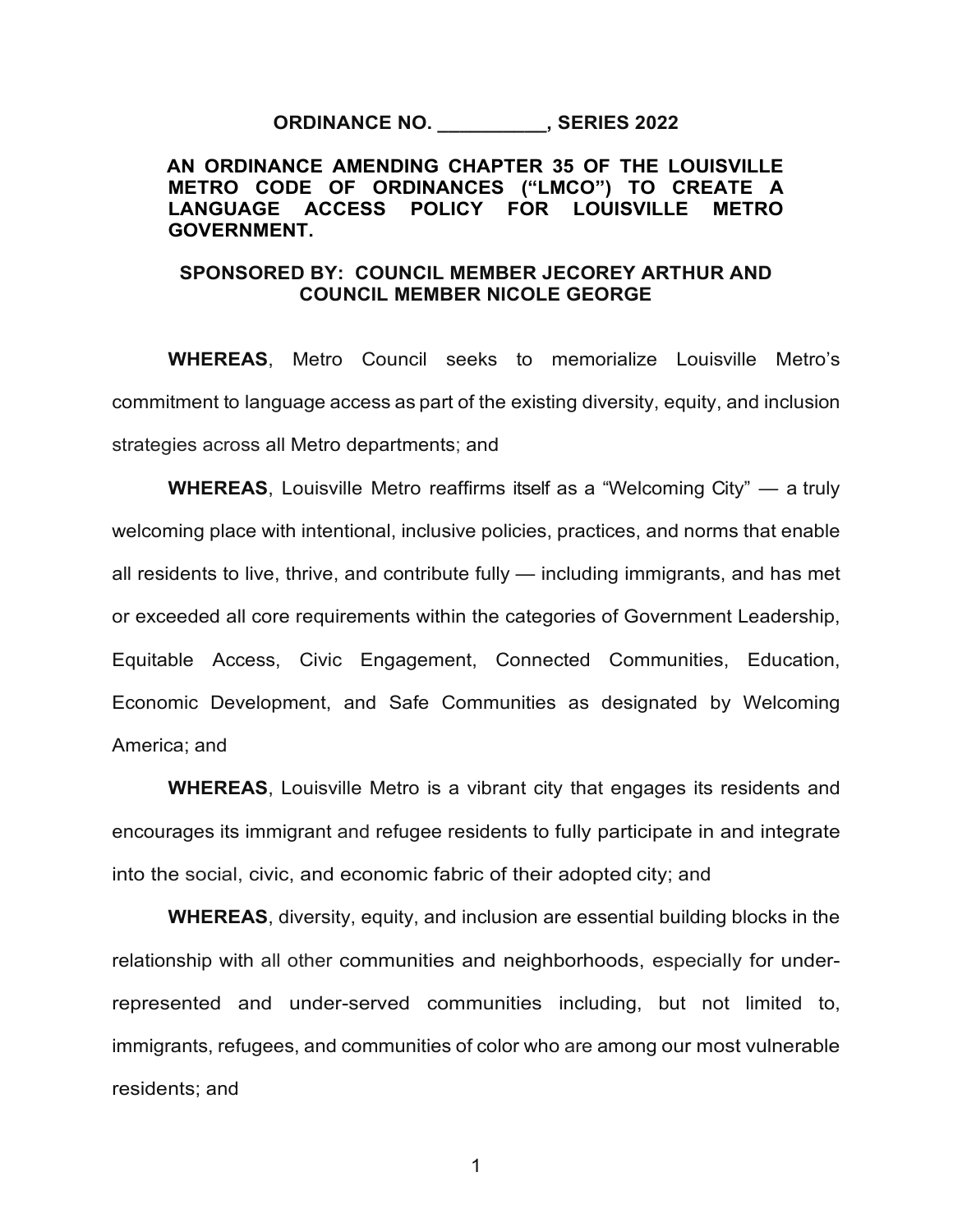**WHEREAS**, Title VI of the federal Civil Rights Act of 1964 states that "[n]o person in the United States shall, on the ground of race, color, or national origin, be excluded from participation in, be denied the benefits of, or be subjected to discrimination under any program or activity receiving Federal financial assistance" and requires federal grant recipients to provide language access; and

**WHEREAS**, according to 2020 U.S. Census data, 9.6% of Louisville Metro households primarily speak a language other than English at home; and

**WHEREAS**, according to the U.S. Census Bureau's 2019 American Community Survey, 73,566 Louisville Metro residents are foreign-born and Louisville Metro's immigrant population grew by 35.5 percent since 2010 and, according to Jefferson County Public School data, 154 languages are spoken in our public schools; and

**WHEREAS**, language access is essential in aid and assistance to immigrant and refugee residents, regardless of their English proficiency, in order to have meaningful and equitable access to Louisville Metro programs, goods, and services and community engagement.

## **NOW, THEREFORE, BE IT ORDAINED BY THE LEGISLATIVE COUNCIL OF THE LOUISVILLE/JEFFERSON COUNTY METRO GOVERNMENT AS FOLLOWS:**

**SECTION I:** A new section of LMCO is hereby created as follows:

## **§ 35.XXX LOUISVILLE METRO GOVERNMENT LANGUAGE ACCESS POLICY.**

(A) For the purposes of this section, the following definitions apply:

*COVERED ENTITY*. All Louisville Metro Government departments,

agencies, and offices.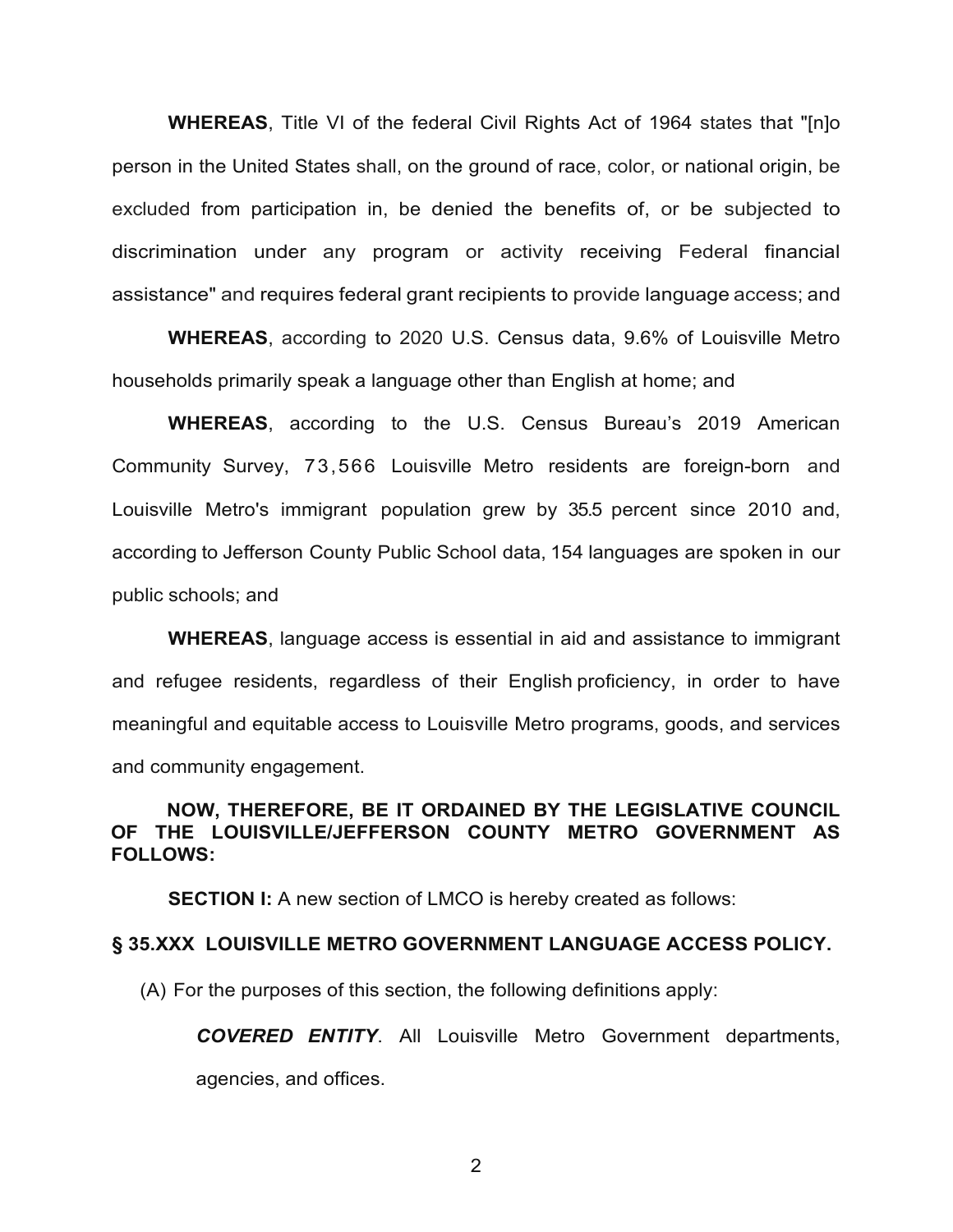*LIMITED OR NO-ENGLISH PROFICIENCY (LEP)*. Any person with the inability to adequately understand or express oneself in the spoken or written English Language.

*VITAL DOCUMENTS*. Those applications, notices, complaint forms, legal contracts, and outreach materials published by any covered entity in a tangible format and which inform individuals about their rights or eligibility requirements for benefits and participation.

(B) All covered entities shall take reasonable steps to ensure meaningful access to their programs and activities for LEP individuals in accordance with applicable federal guidelines. This shall include providing written translations of vital documents and verbal translation services where each covered entity determines that these services are necessary to provide meaningful access to its programs and services.

(C) All covered entities shall create a Language Access Plan to meet the needs described in subsection (B). The Language Access Plan shall set forth, at a minimum, the following:

(1) The types of oral language services to be provided and how the determination was reached;

(2) The titles of translated documents that the entity will provide and how the determination was reached;

(3) The number of direct public contact positions in the covered entity and the number of bilingual employees in direct public contact positions;

(4) Any training needs in order to implement the Language Access Plan and the steps necessary to achieve those needs;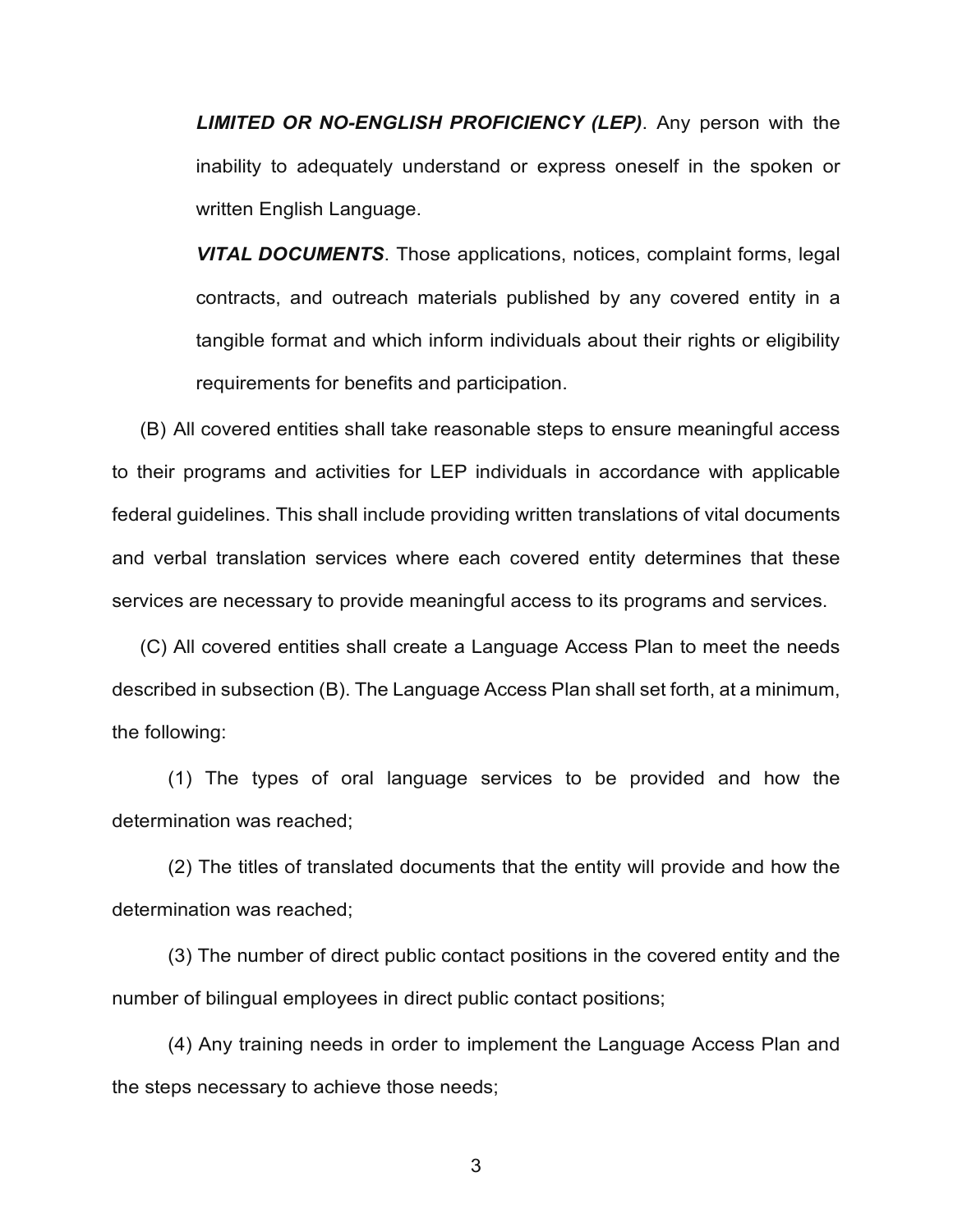(5) How the covered entity intends to notify the public of the types of language services it provides and the availability of these services; and

(6) A description of the funding and budgetary sources upon which the department, service, or program intends to rely to implement its Language Access Plan.

(D) Within one year of the time this ordinance becomes law, each covered entity shall create a Language Access Plan and commence implementation of its Language Access Plan. Thereafter, each covered entity shall review its Language Access Plan annually and provide a report describing the review process as well as any changes in the plan.

(E) Notwithstanding the provisions of this Section, if a covered entity determines that meeting the foregoing requirements, in whole or in part, is not possible due to fiscal limitations or costs, the covered entity shall identify a phased approach to meet such requirements. The entity shall coordinate with the Office of Management and Budget in developing a budget plan for the phased approach. The phased approach shall be provided to the agency, department, or office within Metro Government designated by the Mayor under subsection (F), and that agency, department, or office shall work with the covered entity to implement its Language Access Plan in accordance with that phased approach.

(F) The Mayor shall designate an agency, department or office within Metro Government to:

(1) maintain copies of all Language Access Plans and reports required under this section;